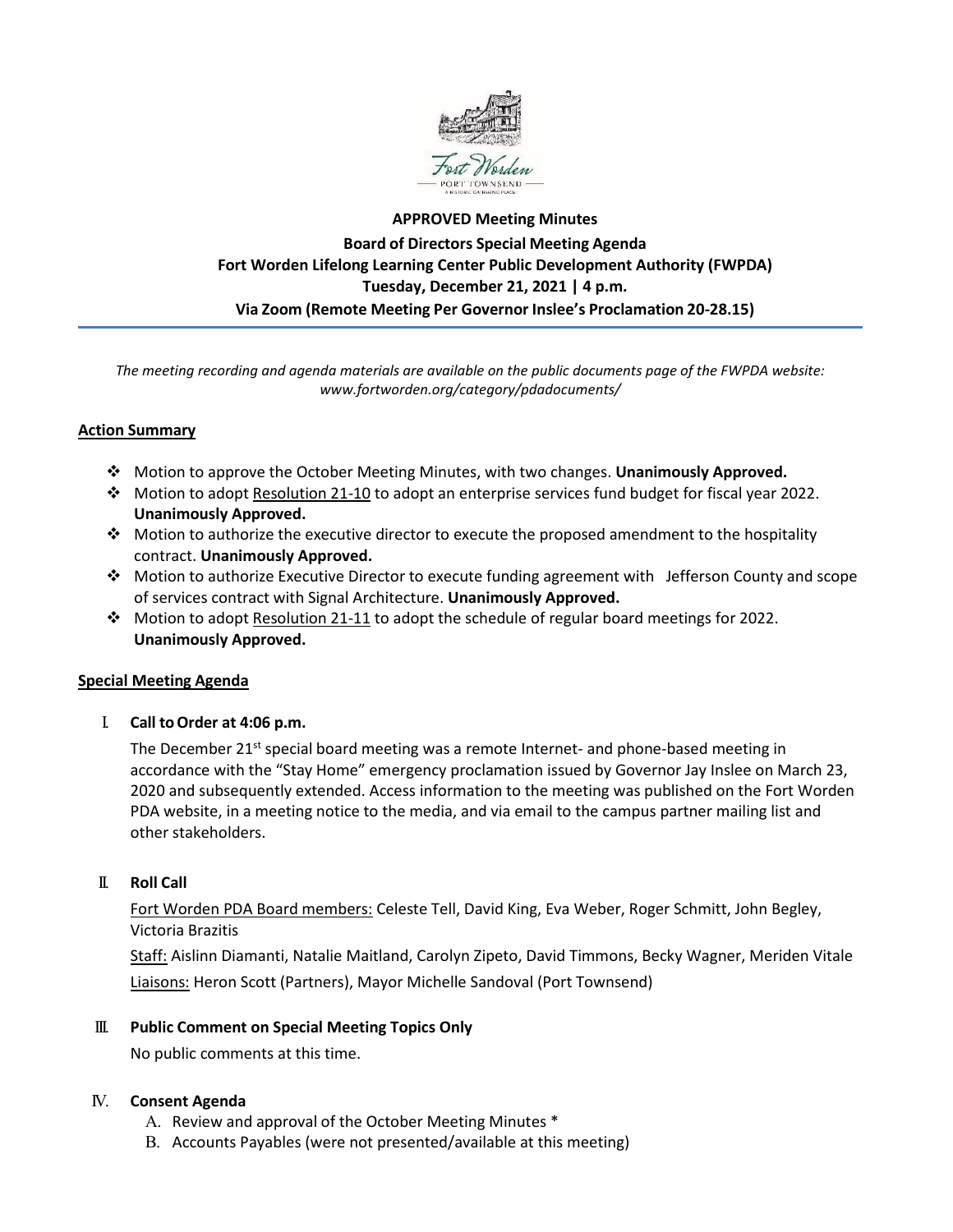Meriden Vitale mentioned there will be two minor changes to the October meeting minutes.

**Proposed Action**: Approve the Consent Agenda

Eva Weber motioned to approve the minutes with the changes, Roger Schmitt seconded. **Unanimously approved.**

## V. **Action Items**

### **1. Fort Worden Draft PDA 2022 Budget Presentation (30 minutes)**

- A. Staff Presentation (Makers Square Project Status Report) \*
- B. Board Clarifying Questions
- C. Board Discussion
- D. Board Liaison Comments

David Timmons gave an update on the Maker's Square project and how it will impact the reserve balance for 2022. Timmons recommended establishing a single enterprise fund, which would have a balance of expenditures of \$3,017,425, a combination between capital and operations. This would allow for maximum flexibility to balance the budget as changes are expected throughout the year.

Torie Brazitis stated that she appreciated David Timmons focus on maintenance and the money required for maintenance. She made a statement of opinion that the board keep focus on the needs/importance of funds for large capital projects in order to keep the Fort up and running for the next 100 years.

David Timmons mentioned the possibility of an incentivized program in the future, where Partner's programming funds would be matched with capital funds allocated by the state. One of the goal's for the upcoming year is to look at this, among other options.

David King confirmed the repayment requirements for bonds have been delayed for two years, with interest still accruing.

Mayor Sandoval asked about the potential for discussions/negotiations with State Parks to lighten the PDA's load for example, reframing the lease and financial responsibilities.

David Timmons spoke to finding the balance between State Park's responsibilities and the PDA's, and not wanting to burden the State in a way that would lead to questions about the necessity of the PDA. Timmons mentioned the PDA's strengths as local support and the need to have a plan for the next two years while still considering long range planning for the future.

**Proposed Action**: Motion to adopt Resolution 21-10 to adopt an enterprise services fund budget for fiscal year 2022. \*

Roger Schmitt moved to approve, John Begley seconded. **Unanimously Approved.**

#### **2. Amendment to the hospitality concession contract (20 minutes)**

- A. Staff Presentation
- B. Board Clarifying Questions
- C. Board Discussion
- D. Board Liaison Comments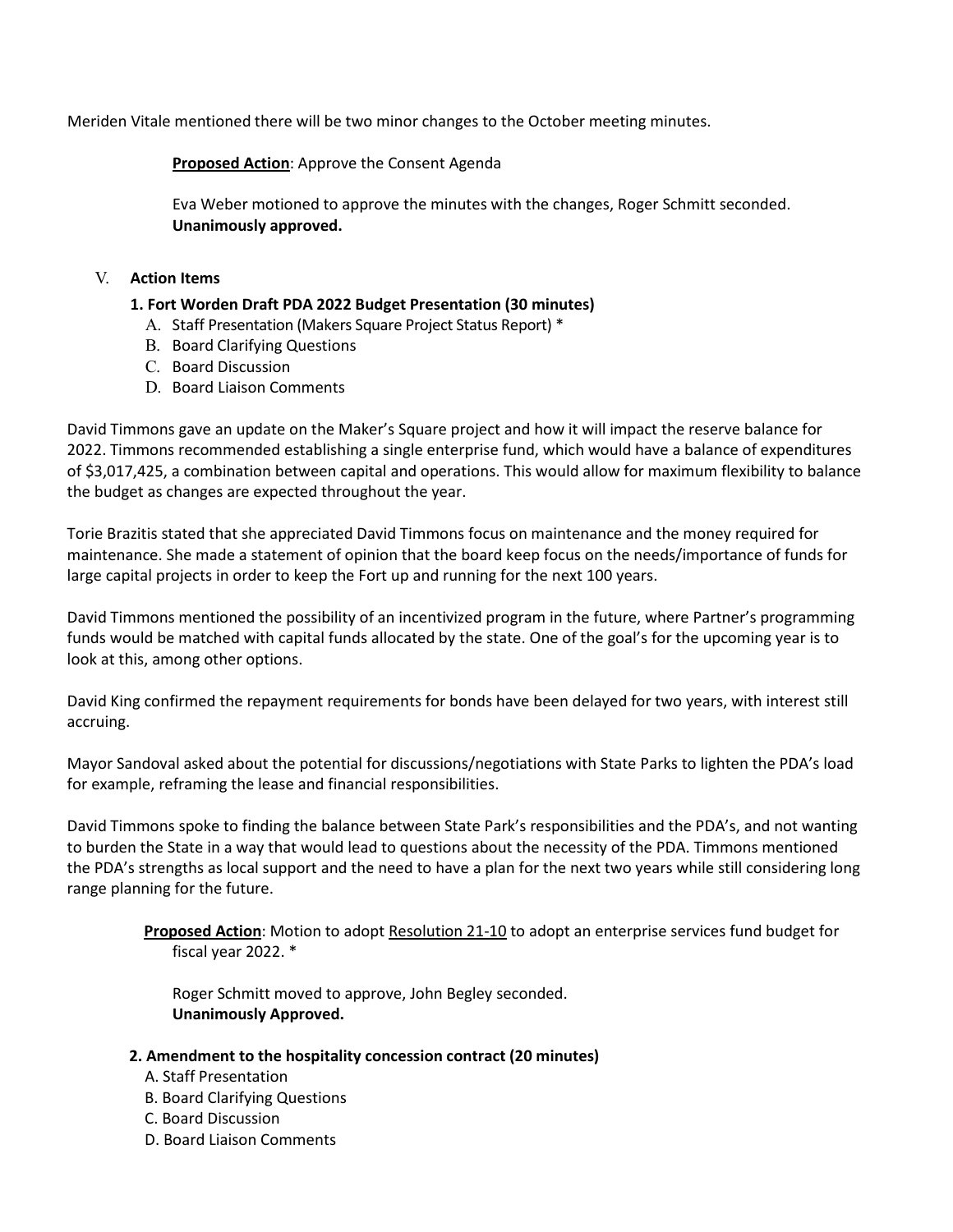David Timmons spoke to Hospitality's work to separate from the PDA and the current challenges involved. With the difficulties concerning Craft Three, Hospitality needs an additional month, pushing the date of separation from the PDA from January 1 to February 1, 2022.

David King emphasized the community support involved with the loan guarantee on behalf of hospitality.

Torie Brazitis thanked the community for their support.

**Proposed Action**: Motion to authorize the executive director to execute the proposed amendment to the hospitality contract. \*

Celeste Tell made a motion to approve, Eva Weber seconded. **Unanimously Approved.**

- **3. Building 203 Workforce Housing Initial Implementation (15 minutes)**
	- A. Staff Presentation \*
	- B. Board Clarifying Questions
	- C. Board Discussion
	- D. Board Liaison Comments

Timmons reviewed that the previous administration had applied for a county public infrastructure grant for \$150,000 to create workforce housing in Building 203. Based on lessons learned, for example, previous renovations on Building 202 (which is a clone of Building 203), once construction began new problems were discovered. Timmons recommended a modification to this agreement, making it a forgivable loan that would allow three years before repayment begins, and which would convert to a grant once the project begins. This would allow for a more complete assessment about renovation needs and confirm Building 203 can be renovated for use as dormitory-style, seasonal housing. A scope of work has been initiated with the architects to match the initial \$150,000 grant.

Board members asked questions about what will happen to the loan terms if Building 203 ends up not suitable for housing.

David Timmons said that if that happens the loan terms will be renegotiated and other uses found for Building 203. Other architects have looked at the suitability of Building 203 for housing and confirmed it's possible, but Timmons said he is more concerned about the condition report.

> **Proposed Action**: Motion to authorize Executive Director to execute funding agreement with Jefferson County and scope of services contract with Signal Architecture.

Roger Schmitt made a motion to approve, John Begley seconded. Torie Brazitis made a comment that she appreciates doing due diligence to the building. Celeste Tell seconded. **Unanimously approved.**

# **4. 2022 Board Meeting Schedule**

- A. Staff Presentation
- B. Board Clarifying Questions
- C. Board Discussion
- D. Board Liaison Comments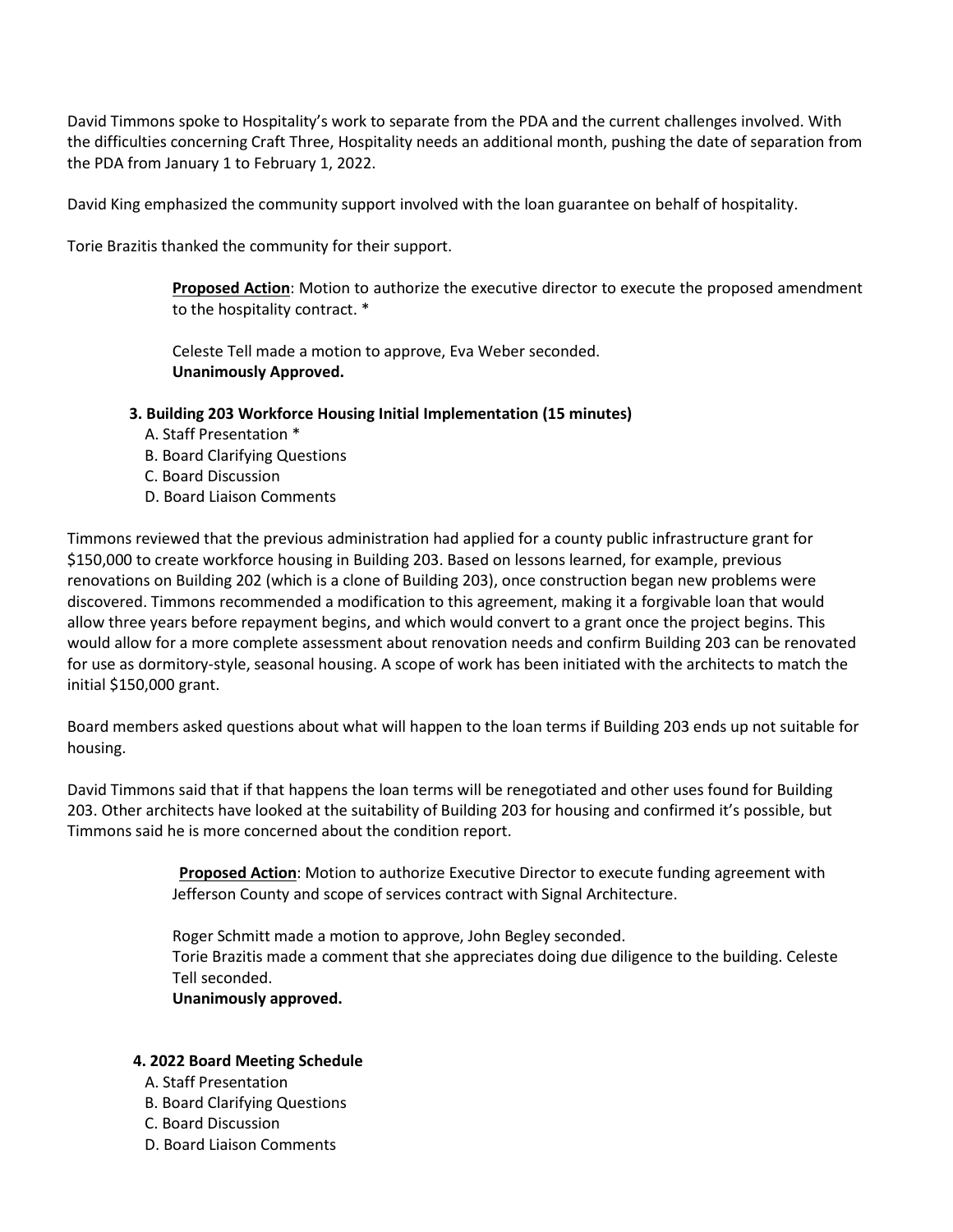David King noted the meetings are in the evening to accommodate working board and community members. He also noted the schedule is important in order to avoid too many "special" meetings which restrict public comment to agenda topics.

David Timmons said the board is still able to meet outside these times if necessary, it would just be designated as a special meeting.

> **Proposed Action:** Motion to adopt Resolution 21-11 to adopt the schedule of regular board meetings for 2022. \*

John Begley made a motion to approve, Eva Weber seconded. **Unanimously approved.**

### VI. **Partner Relationship Task Force (5 minutes)**

- A. Staff Report \*
- B. Board Clarifying Questions
- C. Board Discussion
- D. Board Liaison Comments

#### VII. **Hospitality Task Force (5 minutes)**

- A. Staff Report \*
- B. Board Clarifying Questions
- C. Board Discussion
- D. Board Liaison Comments

David Timmons spoke to these two taskforces together. Timmons intends to have taskforces begin meeting in Feb. 2022, which is a result of year end busy-ness, lack of staff support, and the delay in hospitality's split from the PDA.

Mayor Sandoval commented about the PDA Board coming to the Fort Worden campus to become familiar with the buildings and the partners.

#### VIII. **Finance Reports (15 minutes)**

- A. Treasurer's Report
	- A. Profit & Loss Statement
	- B. Cash Flow Statement

Becky Wagner reviewed November finances. The PDA received a loan guarantee grant from the county for \$378,000 that will be held in reserve.

David King asked a question about advance deposits, with respect to hospitality.

David Timmons said that advance deposits are being utilized to continue the cash flow of the organization. Status of advance deposits will become clear after the audit reports and after the split with hospitality. He emphasized the importance of getting through the audits in order to confirm there is an accurate financial picture before moving forward.

#### IX. **Executive Director's Report (30 minutes)**

- A. Accountability Audit Update, SAO Exit Interview December 23, 2021 at 1pm
- B. Lobbying Report\* (DZPA Monthly Interim Report)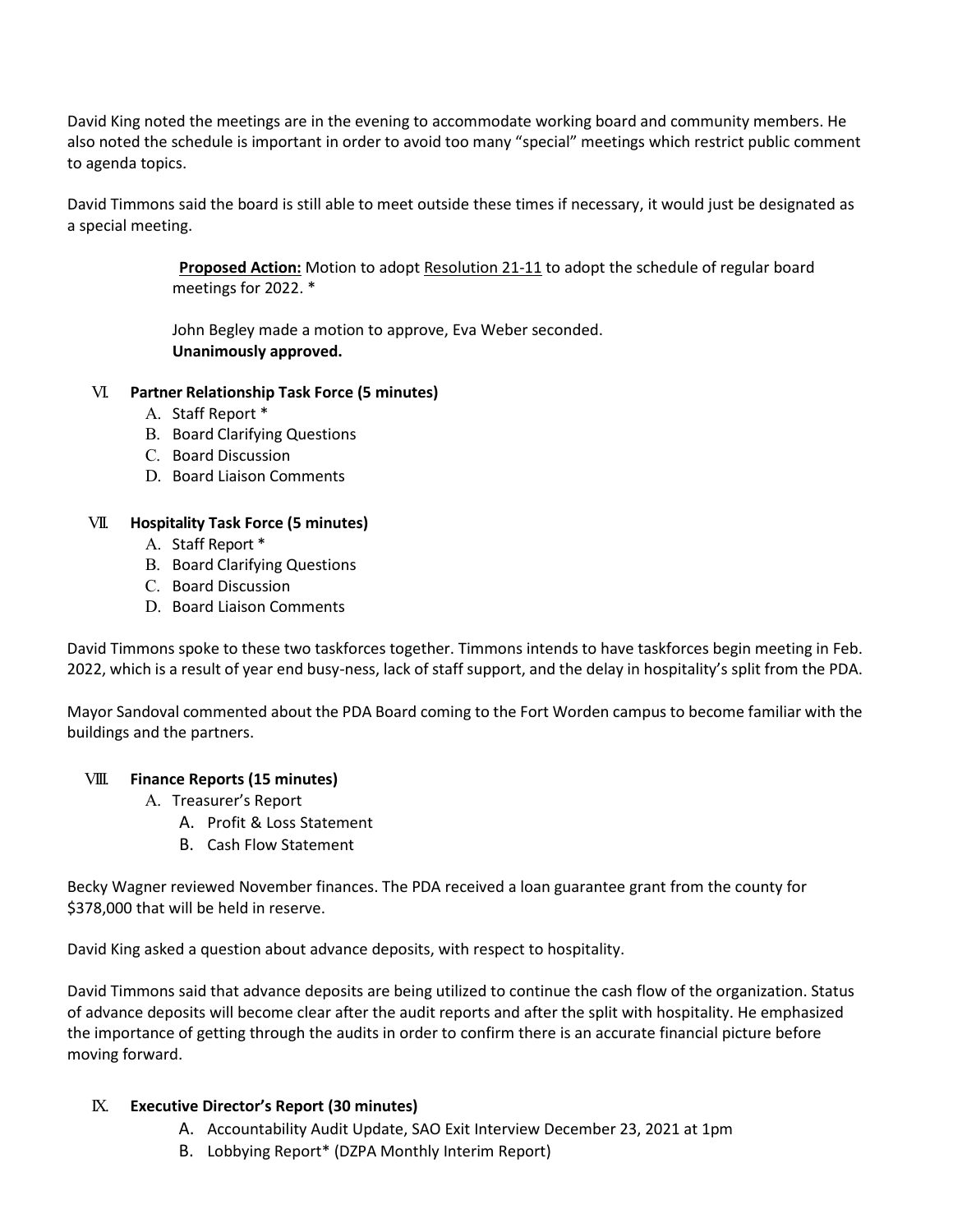- C. Business on the Books Report\*
- D. Federal Funding Infrastructure Proposal Response
- E. Staffing Update
- F. Partner Lease Discussion
	- 1. Follow up on Alliance Presentation
	- 2. Marine Science Center
	- 3. MOU w/ PTStyroCyclers \*
- G. Coordinated Capital
- H. January Parks Commission Meeting

#### **Accountability Audit Update, SAO Exit Interview December 23, 2021 at 1pm**

Timmons spoke to the upcoming meeting and thanked staff for their hard work in preparation. Timmons felt that the majority of issues brought up in the SAO's report have been addressed, with the reports covering a four-year period in the past, and that moving forward and implementing accountability measures will be important. David King asked about the documentation of new accountability measures. Timmons said he is working on putting something together, particularly what steps the board should take if reports aren't finished on time or other such events occur.

Torie Brazitis spoke to the importance of the accountability measures and asked about seeing the PDA's current policies. She suggested reviewing them in the future for transparency.

#### **Lobbying Report**

Timmons gave a brief update on the agreement between Parks and the PDA for grounds maintenance.

#### **Business on the Books**

Natalie Maitland reviewed the BOB report and updated the board on several of the holiday events that took place at the Fort.

#### **Federal Funding Infrastructure Response**

Timmons had no additional information on the federal funding but has been in contact with congressional representatives.

#### **Staffing Update**

Timmons said that staff will be lean at the PDA through next year.

#### **MOU w/ PTStyroCyclers**

The MOU with PT StyroCyclers allows them to use an empty bunker to store to-be-recycled Styrofoam.

#### **Coordinated Capital**

The Fort Worden Coordinating Committee met and adopted a coordinated capital plan. Fire alarms were nominated as the number one priority.

#### **January Parks Commission Meeting**